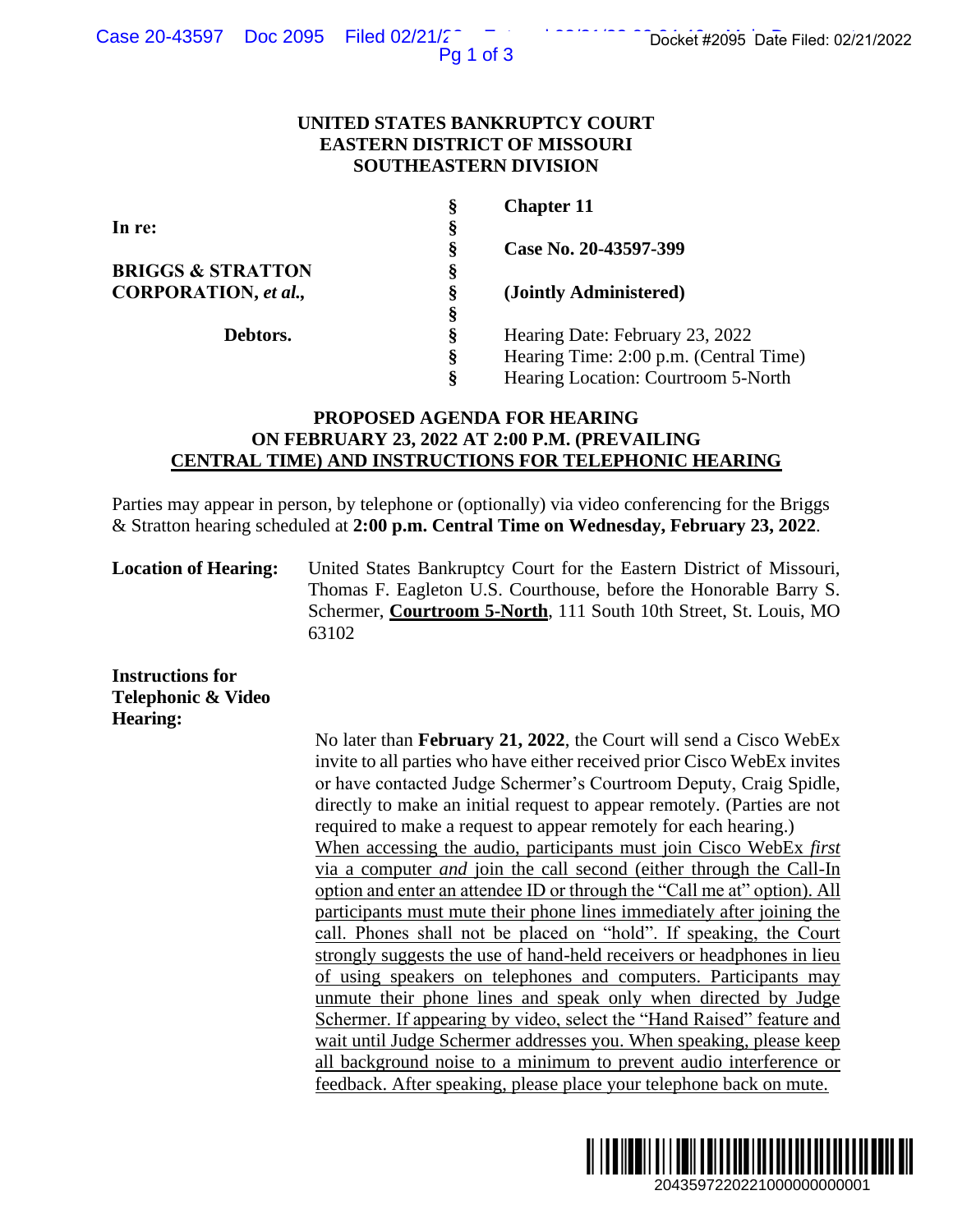## Case 20-43597 Doc 2095 Filed 02/21/22 Entered 02/21/22 09:04:46 Main Document Pg 2 of 3

If there is a problem connecting to Cisco WebEx audio, please disconnect your phone line and re-dial. If there is an issue gaining access to the video feed, please log out of Cisco WebEx then login. If the issue persists, please e-mail Mr. Spidle at [Craig\\_Spidle@moeb.uscourts.gov](mailto:Shontelle_McCoy@moeb.uscourts.gov) promptly and we will work on resolving the issue.

The Court's official announcement will be posted on the Court's website: [https://www.moeb.uscourts.gov/sites/moeb/files/BSS-](https://www.moeb.uscourts.gov/sites/moeb/files/BSS-Appearances_for_Briggs_Stratton_ATT_call_info.pdf)[Appearances\\_for\\_Briggs\\_Stratton\\_ATT\\_call\\_info.pdf](https://www.moeb.uscourts.gov/sites/moeb/files/BSS-Appearances_for_Briggs_Stratton_ATT_call_info.pdf) and [https://www.moeb.uscourts.gov/briggs-stratton-corporation-et-al.](https://www.moeb.uscourts.gov/briggs-stratton-corporation-et-al) Instructions for appearances may also be found on [http://www.kccllc.net/briggs.](http://www.kccllc.net/briggs)

| PLAN ADMINISTRATOR'S MOTIONS |                                              |                            |  |
|------------------------------|----------------------------------------------|----------------------------|--|
| <b>Item Number</b>           | <b>Pleading</b>                              | <b>Attorney Presenting</b> |  |
|                              | Application of the Plan Administrator for    | Julie Goldberg             |  |
|                              | Entry of an Order Closing Certain Chapter 11 |                            |  |
|                              | Cases and Granting Related Relief [Docket    |                            |  |
|                              | No. 2083] - ADJOURNED TO MARCH 10,           |                            |  |
|                              | 2022 HEARING.                                |                            |  |
|                              |                                              |                            |  |
|                              | <b>Related Documents:</b>                    |                            |  |
|                              | No related documents.                        |                            |  |

[*Remainder of Page Intentionally Left Blank*]